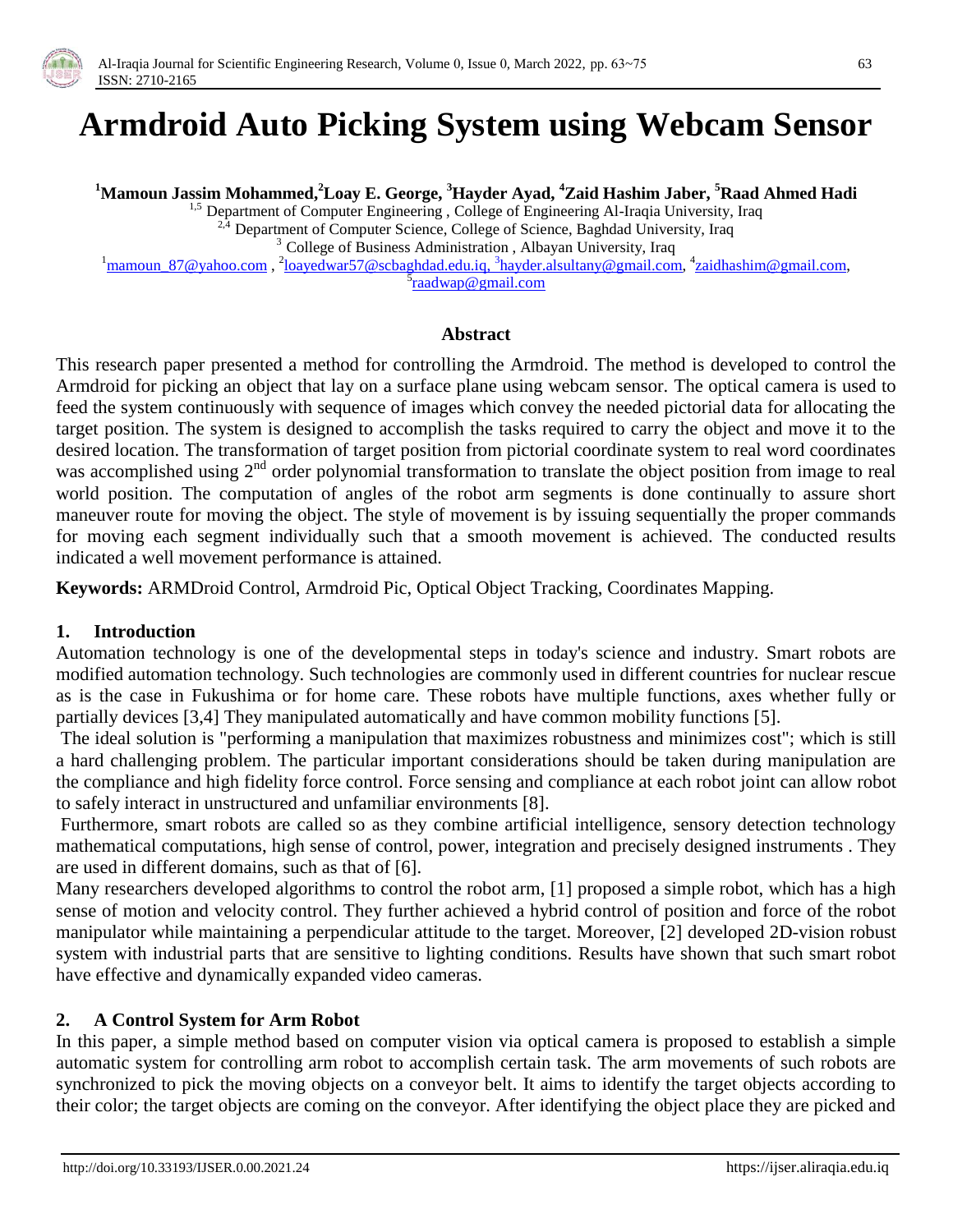

placed in its respective pre-programmed place using the robot arm. The introduced method helps eliminate human monotonous work through achieving high sense of accuracy and speed.

The project is color sensitive; it works by sending signals to the microcontroller. Once the microcontroller receives the, it sends it to the circuit to generate a motor function. Accordingly, the arm will be able to grab and place any object in any location. Based upon the detected color, the robotic arm moves to the specified place in order to hold the object using its clamp, pick it up, move accordingly. Once the caught object is released, the robot will go back to its original position [9,10].

## **2.1 The System Platform**

This developed system consists of the following modules:

- ARMDROID Robot Arm (Motors and joints)
- Vision Sensor (webcam)
- Central Processing Unit
- Microcontroller with USB Driver

The ARMDROID I consists of five rotating axes and three gripping fingers that are all controlled and manipulated via a computer. The arms of such robots have a continuous path that allows the movements to be simultaneously controlled and operated. The unit works using a direct microcomputer keyboard control or a series of motions that can be repeated over and over are taught. The three rubber-made fingers are designed in a way that helps catching items of various sizes and shapes.

The ARMDROID feature is its parallelogram operation. The upper arm is vertical whereas the forearm is horizontal. The hand points downwards while the joint shoulder rotates in a way that the forearm and hand retain their orientation. The forearm can move upwards and downwards when the hand points downwards. This feature is highly significant when picking and placing objects. In fact, the robot has fixed number of joints which restrain the movement of the robot arm.

The topology is constructed in a way that allows manipulating the jobs of the robot. The base of the arm has to be fixed with some distance above the workspace. To be more precise, the arm will capture the objects on the target table within some distance because the shoulder lift joint has about 170 degrees of movement.

For this, camera used as input sensor, which will be projected down on the marked reference area, and connected to PC via USB. The camera will take a snap and it will be fed to PC for color processing. The system is equipped with a central processing unit to be capable of processing large amounts of data in real-time. The micro-controller (PIC18F4550) have been used to be responsible for driving the stepper motor and doing command translation after being issued from the computer via USB port, this microcontroller does not handle any of the primary processing tasks for controlling the ARMDROID. The movement of the robotic arm is fully controlled by stepper motors that in turn control the angular movement. The gripper of robotic arm depends on the size of the object and works automatically. Figure 1 shows the Armdroid.



**Figure** 1 ARMDROID I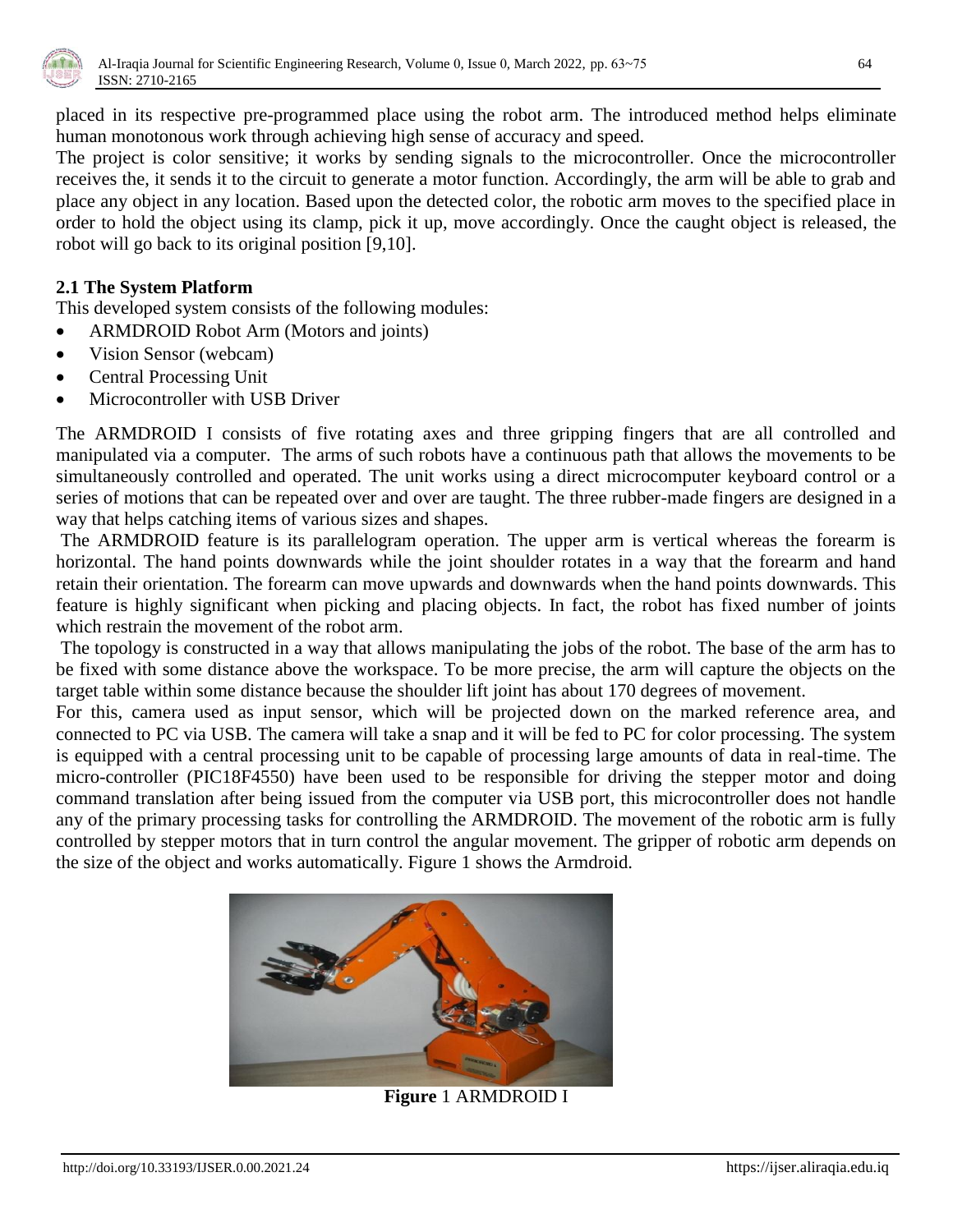

## **2.2 Proposed System Description**

The important aspect of this project is object picking and control the movement of the arm based on vision sensor. This system is designed to control the robot arm for picking object. An algorithm is developed to give the best result of the system. The Figure 2 shows block diagram of the algorithm. When the frame captured from the camera, the system detects the presence of reference mark area that has particular color. Then, it determines the coordinates of the table (in pixels) of the detected mark area appeared in the captured image plane.

Figure 2 System diagram



## **2.2.1 Simulation Functionality**

The robotic arms usually perform movements looped by feedback mechanism. Often this leads to cumbersome user controls, making it difficult to operate. This problem inspired us to go for a using a virtual arm, a simple replica of robotic hand. The virtual arm operates like an actual robot arm with joint by joint replication. Also, the simulation has the same constraints of movements as like the actual robot arm. Our robot arm is of 5 degree freedom (DOF). The grabbing mechanism involves bowing and rotating the shoulder, bowing the elbow and the wrist rotating the hand, as shown in Figure 3.



**Figure** 3 ARMDROID Joints.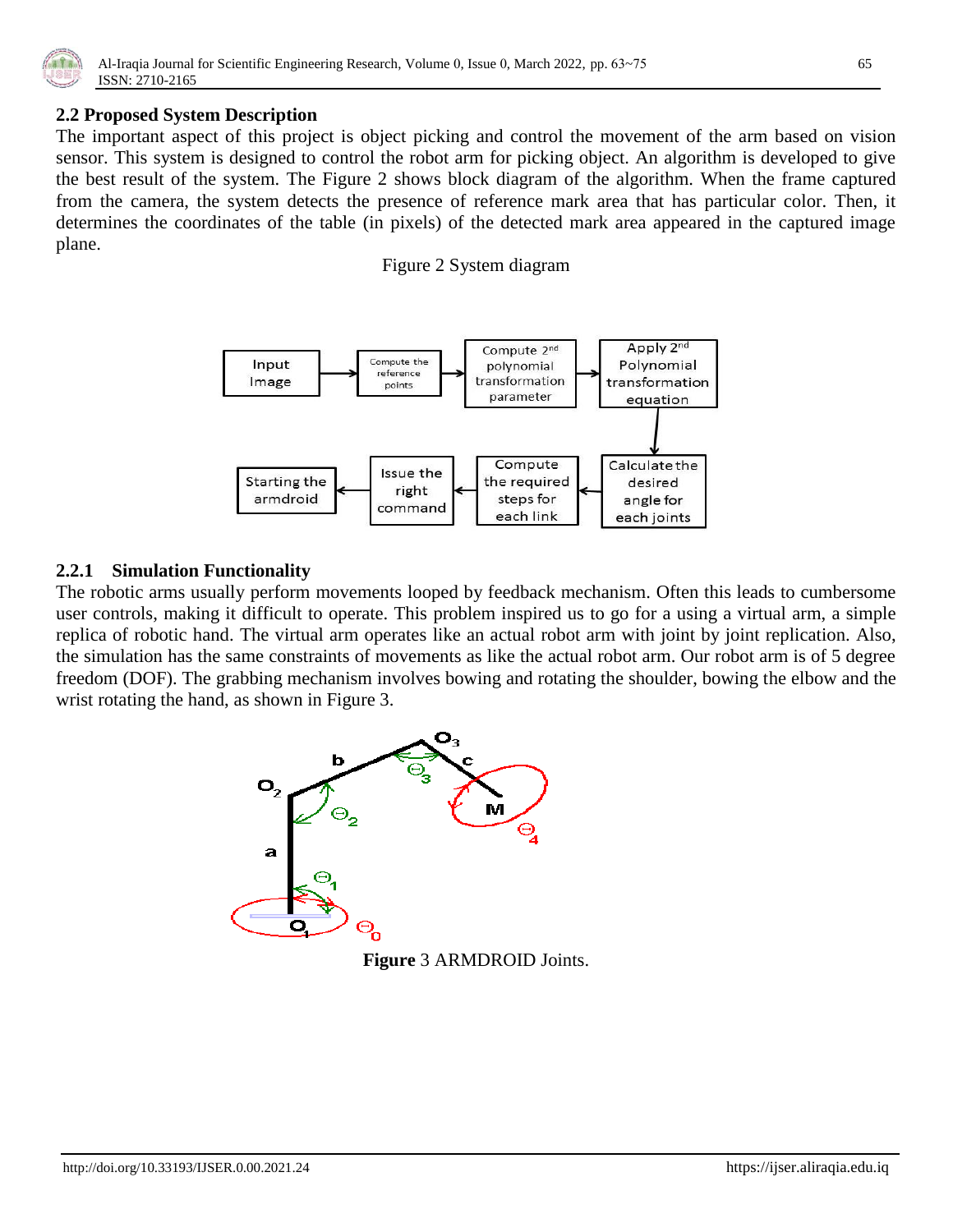

Normally, the arm of the robot is 6 DOFs; this helps to access every point of the work-space at different incidence-angles easily. The project is limited to 5 DOFs as only 6 stepper motors are available with Armdroid. The sixth motor is set to control the grabbing-process.

**Figure** 4 the degree of freedom for each part of the ARMDROID.



The first step is drawing the shape of the robot arm. Then calculate the angles and the steps of movement for each part from its initial state to the limits. So, for our robot arm  $(\theta_1, \theta_2, \theta_3)$  represents the angles and (L1, L2, L3) represents the upper arm and the forearm and the base. Mathematically to visualize the movement of these parts, we will use the equation of circle. Table 1 shows the length of the Armdroid parts.

| Table 1 ARMDROID main links, steps and angles. |  |  |  |
|------------------------------------------------|--|--|--|
|                                                |  |  |  |

| Parts          | <b>Steps</b> | Angle |
|----------------|--------------|-------|
| L1             | 140          | 170   |
| L2             | 80           | 130   |
| L <sub>3</sub> | 50           | 90    |

# **2.2.2 Object Location**

The transformation of object location in image to its real world location needs a mathematical equations and methods to be achieved. There are many methods of transformation from image coordinates to real world coordinates. According to the transformation equations we can use polynomial transformations. The advantage of this method is to deter-mine the most probable values of the coefficients including their characteristics of accuracy. Polynomial transformations, unlike the linear transformations, use a polynomial relation between the coordinates. Generally, in practice, the first and second order of polynomials is used. The second order shows good results and it did significantly improve the transformation method. Figure 5 shows the scene of the target on surface.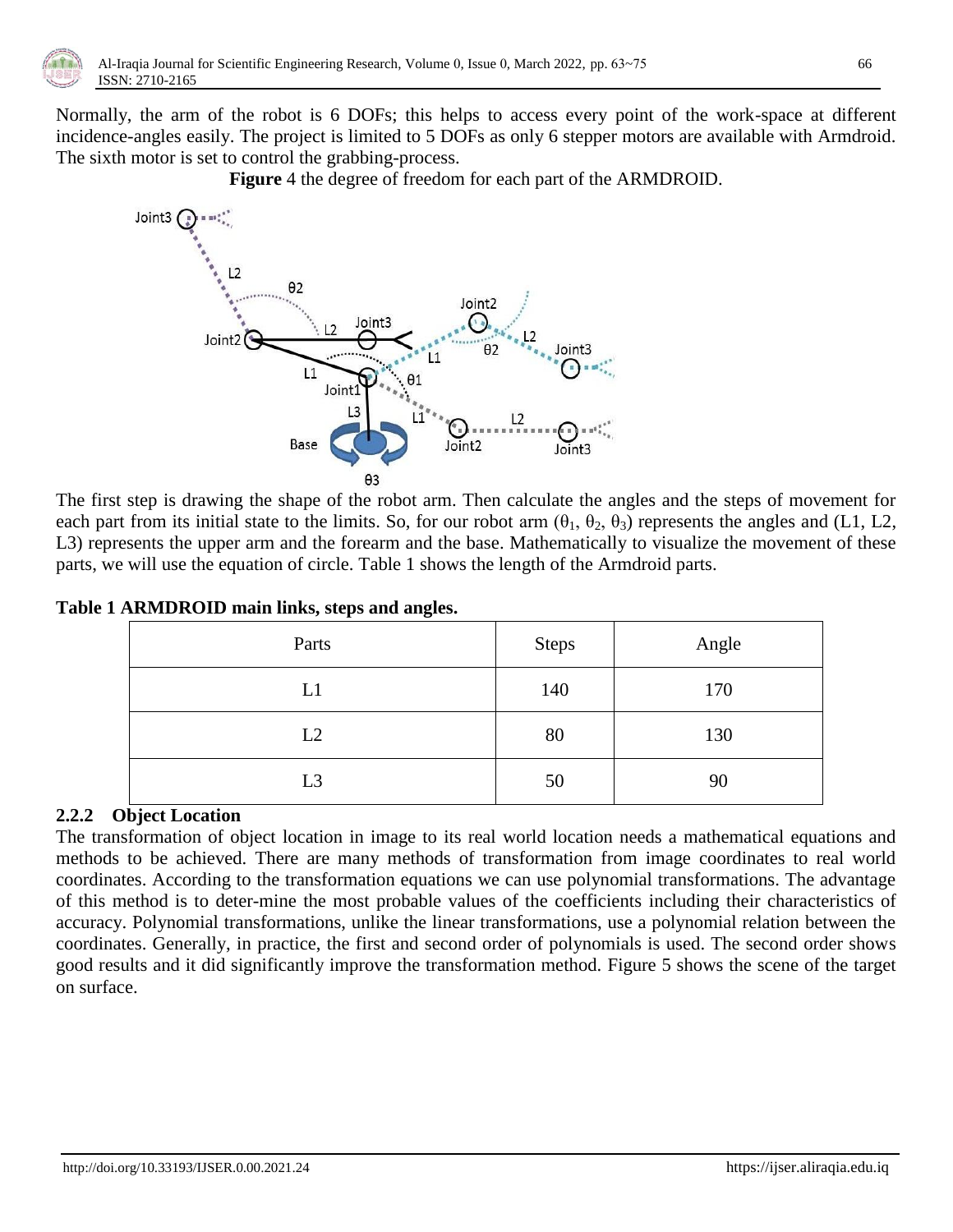





The object location transformation requires the following:

- Requires computing 2<sup>nd</sup> polynomial equations between an image and scene surfaces.
- Employs **image-scene** mappings.

# **2.2.3 2 nd Polynomial transformation**

The non-linear *polynomial* transformation connects two 2D Cartesian coordinate systems via three processes: *translation, rotation* and a *variable scale change.* The transformation function might have an infinite number of terms. The equation is:

$$
X' = x_0 + a_1X + a_2Y + a_3XY + a_4X^2 + a_5Y^2 + a_6X^2Y + a_7XY^2 + a_8X^3
$$
  

$$
Y' = y_0 + b_1X + b_2Y + b_3XY + b_4X^2 + b_5Y^2 + b_6X^2Y + b_7XY^2 + b_8X^3
$$

Polynomial transformations sometimes georeference uncorrected satellite imagery or aerial photographs. They can further match improperly fitted vector data layers by stretching or rubber sheeting them over the most accurate data layer, as consider in Figure 6.



**Figure** 6 **a-** Geo-referenced Raster Image Coordinates of a 2D transformation with control points.; **b-** Adjusting georeferenced image to match the plane coordinate system.

During the polynomial transformation, the parameters are regularly calculated with Ground Control Points (GCPs). Such a step can be done through applying common points that are called tie points. Cases in points are the corners of houses or road intersections. Besides, two control points that help define the four parameters (a, b,  $x_0$ ,  $y_0$ ) of the ideal transformation are needed. The affine transformation requires three control points to determine the six parameters (a, b, c, d,  $x_0$ ,  $y_0$ ). Lastly, the 12 parameters ( $x_0$ ,  $a_1$  to  $a_5$ ,  $y_0$ ,  $b_1$  to  $b_5$ ) of a simple second-order polynomial transformation require six control points in order to be determined.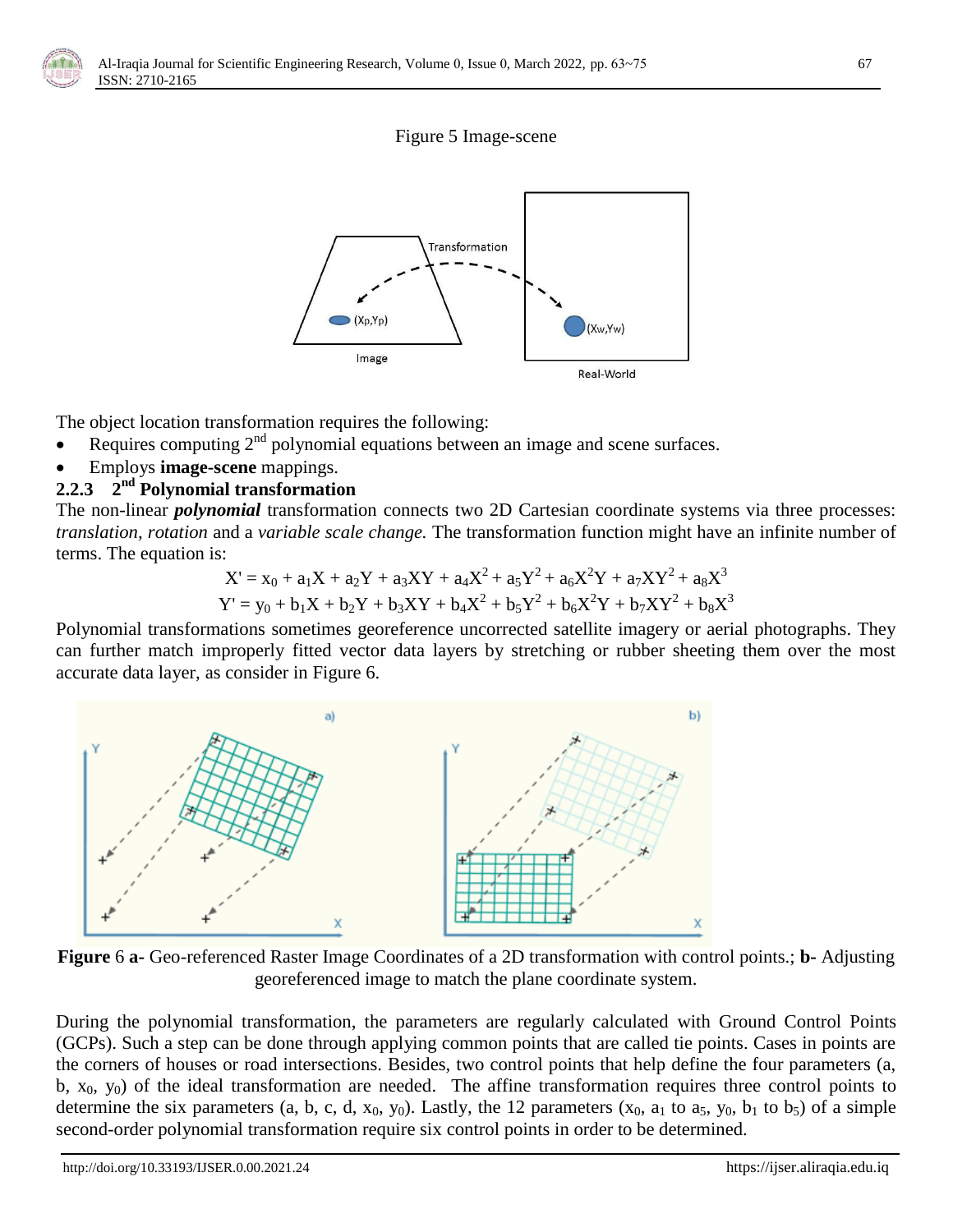

In the field of computer vision, any two points of the same planar surface in space are related by a mathematical relation. To find this relation we implement the following steps:

**Step 1.** Extraction of the featured points from the image and the surface (object points, image points): the featured points as shown in Figure 7 are recognized by specific color. Also, the location of each point should be known and find location of points in the image. In the new interface, object points are a vector of calibration pattern points vectors in the calibration pattern coordinate space. The outer vector has a similar number of elements to that of the pattern views. When in each view a similar calibration pattern is fully shown, , all the vectors will be the same. Moreover, partially or differently occluded patterns cab be used; accordingly, different vectors will result. The 3D points work in a patterned coordinate system. Accordingly, if the rig is planar, the model will be set to an XY coordinate plane; consequently, the Z-coordinate of each input object point will be 0. The image points in the new interface represent a vector of vectors of the projections of calibration pattern points. The image points represent the object points on the image as shown in Figure 2. The 3D object point's coordinates with their corresponding 2D projections in each view must be specified using an object of a known geometry and of easily detectable feature points.

**Figure** 7 sample of input image shows the reference points



**Step 2.** Computation of the coefficients parameter: the inputs for this step are (object points, image points). The computation module shown in Algorithm 1

| Algorithm 1 computing the coefficients parameter                         |  |  |  |  |
|--------------------------------------------------------------------------|--|--|--|--|
| Input: Xp, Yp arrays of Image points and Xw, YW arrays of surface        |  |  |  |  |
| points                                                                   |  |  |  |  |
| <b>Output: CofX, CofY Coefficients parameter</b>                         |  |  |  |  |
| <b>Process:</b>                                                          |  |  |  |  |
| <b>For</b> $I = 0$ to NoPoints // NoPoints is the count number of points |  |  |  |  |
| $F[0] = 1$ ;                                                             |  |  |  |  |
| $F[1] = Xp[1]$                                                           |  |  |  |  |
| $F[2] = Yp[I]$                                                           |  |  |  |  |
| $F[3] = Xp[1] \times Xp[1]$                                              |  |  |  |  |
| $F[4] = Yp[1] \times Yp[1]$                                              |  |  |  |  |
| $F[5] = Xp[1] \times Yp[1]$                                              |  |  |  |  |
| For $J = 0$ to 6                                                         |  |  |  |  |
| For $K = 0$ to 6                                                         |  |  |  |  |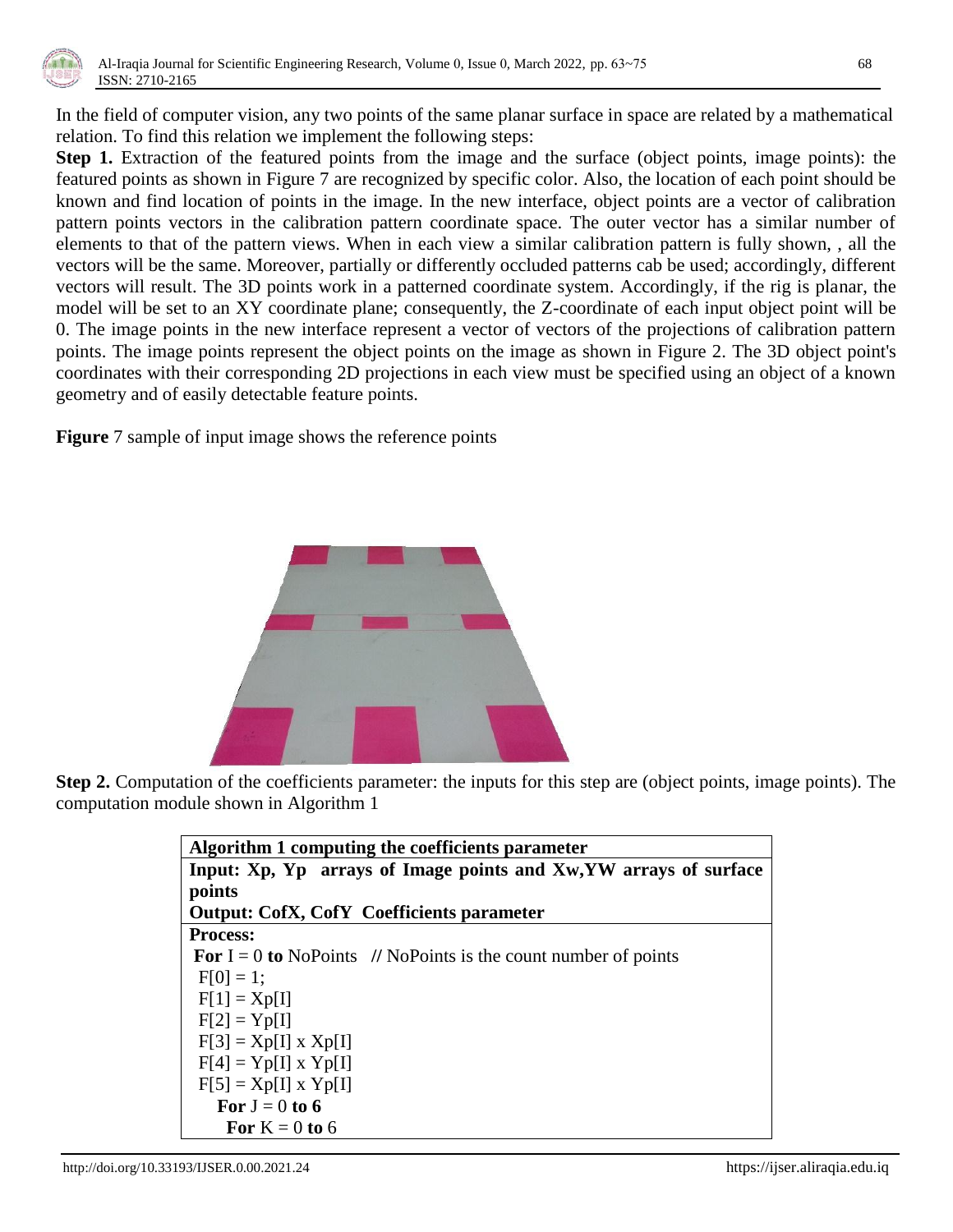

```
F[f, K] = F[f, K] + F[J] \times F[K]U[J] = U[J] + F[J] \times XW[I]V[J] = V[J] + F[J] \times YW[I] End For K
      End For J
End For I
For J = 0 to 6
  For K = 0 to 6
    D[J, K] = Ff[J, K] End For K
End For J
Dd = Calculate Determinant of the array 6x6 (D)
For I = 0 to 6
  For J = 0 to 6
     For K = 0 to 6
      If Not K equal I
        D[J, K] = Ff[J, K] else 
        D[J, K] = U[J] End For K
   End For J
 \text{CofX[I]} = \text{Calculate Determinant of the array } 6x6 \text{ (D)} \div \text{Dd} End For I
For I = 0 to 6
  For J = 0 to 6
     For K = 0 to 6
      If Not K equal I
        D[J, K] = F[f, K] else 
        D[J, K] = V[J] End For K
   End For J
 \text{CofY[I]} = \text{Calculate Determinant of the array } 6x6 \text{ (D)} \div \text{Dd}End For I
Output: CofX[ ], CofY[ ]
```
**Step 3.** involves calculating the location transformation of an object: The polynomial transformation consists of two formulas: the first is used for computing the output x-coordinate for an input (x, y) location whereas the second is calculating the y-coordinate for an input  $(x, y)$  location.

 $X' = \text{CofX}_0 + \text{CofX}_1 \times X + \text{CofX}_2 \times Y + \text{CofX}_3 \times X^2 + \text{CofX}_4 \times Y^2 + \text{CofX}_5 \times X \times Y$  $Y' = \text{CofY}_0 + \text{CofY}_1 \times X + \text{CofY}_2 \times Y + \text{CofY}_3 \times X^2 + \text{CofY}_4 \times Y^2 + \text{CofY}_5 \times X \times Y$ 

Where X' and Y' are the surface point of the target, X and Y are the image point of the target, CofX and CofY are the coefficient parameter for both coordinates.

# **2.2.4 Command Issues**

Gripping and picking the objects is the primary task for many of the robotic arms. When we consider these tasks, it is very much necessary to achieve the relative motions smoothly without much vibration. Also these must be completely controlled in closed loop to get complete information of the position of arm at any moment.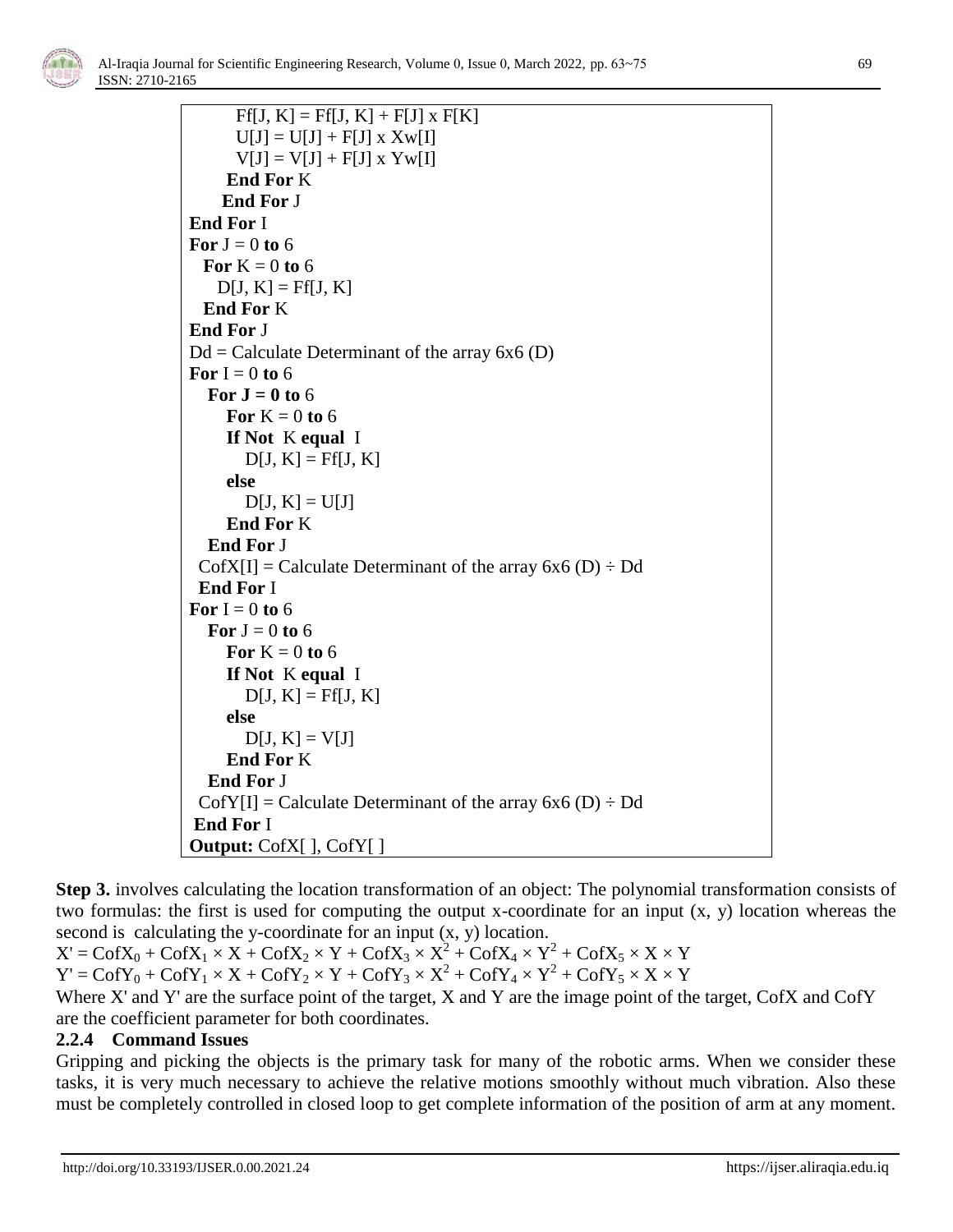

To consider all the aspects, information from sensor like camera is collected and actuators are synchronized accordingly in the model.

## **A**. Actuation scheme

Figure 3 displays how the arm of the robot moves in all direction as a five DOF. The movements are generated using stepper motors whereas the joints provide the ability to move at different angles. In addition, the timing belts, and the cable circuits are used to transfer the motion from the actuators to other parts of the arm. Timing belts and cable circuits provide a minimal contact between the geared wheels which has result zero backlashes. By using the coupling mentioned above, the arm is allowed to make little movements (less than 0.5 mm); consequently, no gearing will be damaged by any external forces.

When the scheme is connected to high torque of low speed stepper motors, low-cost with a relatively high performance actuation scheme will result. to the weak point of this scheme is that the reduction mechanisms occupy a relatively large volume; leading the proximal portion of the arm to be somewhat large.

The two-stage reduction scheme couples between the motions of joints 1 and 2, and joints 2, 3, and 4 in a linear way that can easily be calculated as a feed forward term in software. The paths of the timing belts and cables are shown in Figure 4.

# **B**. Computing Steps

The process of counting the number of steps for each motor is the most important. The movement of the arm must take into account the degree of freedom of every joint and the length of each link in the arm. Therefore, when you calculate the angle required for each joint, the mathematical equations will be used to find the number of steps that required for each motor then issues the right command.

Generally speaking, the manipulator of the robot openly chained. Such a mechanism does not require 1 input for controlling the output (position, velocity, etc.) like that of a 3-bar linkage. As a result, the joints must be individually controlled. The number of degrees-of-freedom (DOF) of an arm depends on the type and number of joints. Generally, the joints of such manipulators permit 1 DOF and thus. Accordingly, the values of these degrees are equal to the number of the displacing links which are in return similar to the number of joints. A unique manipulator configuration can be determined by a set of unique joint values.

The angle computation of each joints depends on the length and the end position of the bar linkage. So each joint angle will be calculated individually using the following formula:

$$
D = \sqrt{(X - X')^{2} + (Y - Y')^{2}}
$$

$$
Z = \sqrt{(D' - D)^{2}}
$$

Where D is the distance from the current position with reference to the end of the bar linkage to the target position, X and Y are the current point coordinates, X' and Y' are the target point coordinates. D' is the required distance to the target, Z is the azimuth.

However, the azimuth computation for each joint shall be done in sequence and it will apply repeatedly until the armdroid take the right position to reach the target. *Do* 

$$
X = L1 \times Cos (\theta1 + stp1) + L2 \times Cos (\theta2)
$$
  
\nY = L1 × Sin (\theta1 + stp1) + L2 × Sin (\theta2)  
\nD<sub>11</sub> = √(X<sub>2</sub> - X')<sup>2</sup> + (Y<sub>2</sub> - Y')<sup>2</sup>  
\nZ<sub>11</sub> = √(D' - D<sub>2</sub>)<sup>2</sup>  
\nX = L1 × Cos (\theta1 - stp1) + L2 × Cos (\theta2)  
\nY = L1 × Sin (\theta1 - stp1) + L2 × Sin (\theta2)  
\nD<sub>12</sub> = √(X<sub>2</sub> - X')<sup>2</sup> + (Y<sub>2</sub> - Y')<sup>2</sup>  
\nZ<sub>12</sub> = √(D' - D<sub>2</sub>)<sup>2</sup>  
\nX = L1 × Cos (\theta1) + L2 × Cos (\theta2 + stp2)  
\nY = L1 × Sin (\theta1) + L2 × Sin (\theta2 + stp2)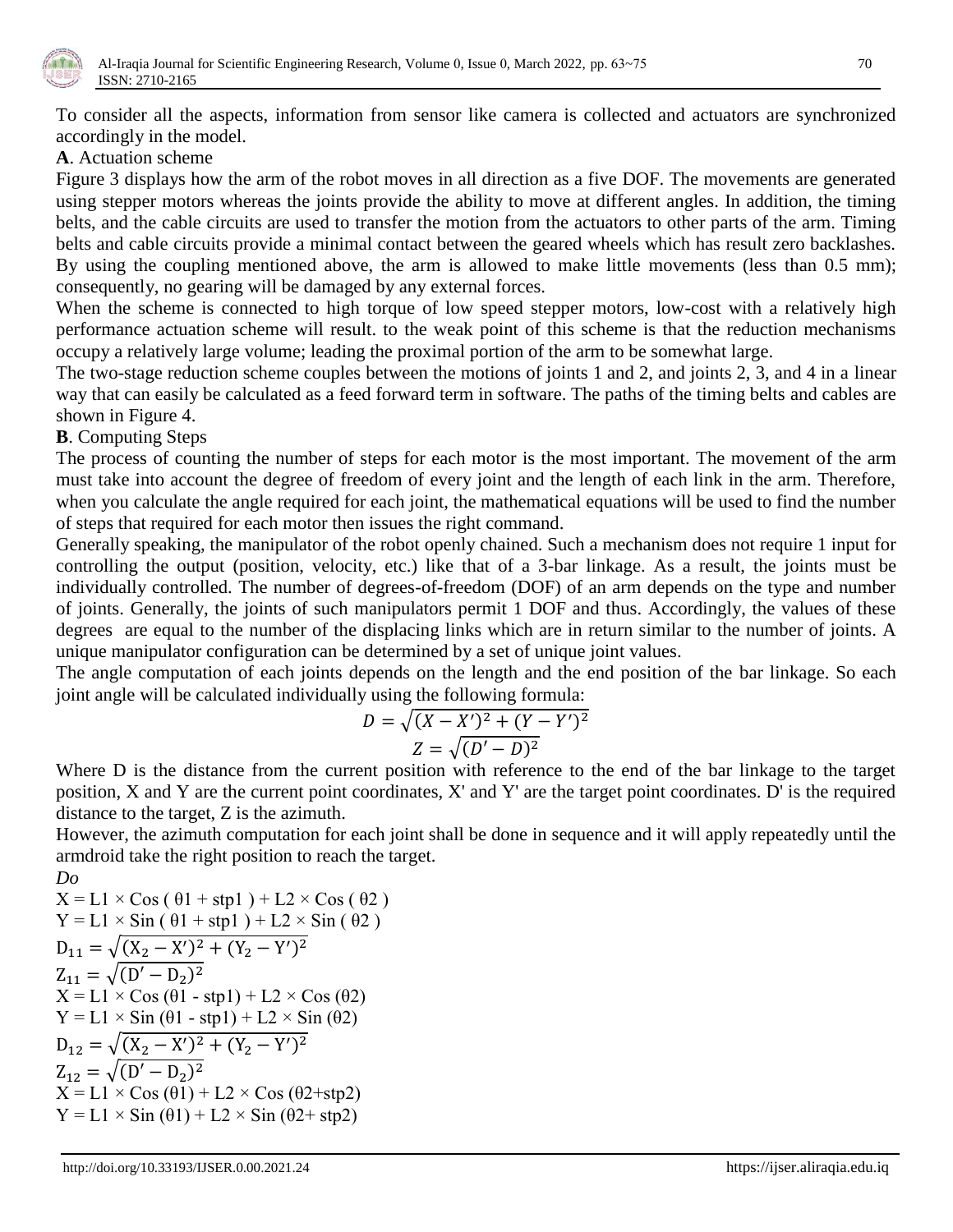

 $D_{21} = \sqrt{(X - X')^2 + (Y - Y')^2}$  $Z_{21} = \sqrt{(D'-D)^2}$  $X = L1 \times Cos (\theta_1) + L2 \times Cos (\theta_2 - stp2)$  $Y = L1 \times Sin(\theta_1) + L2 \times Sin(\theta_2 - stp2)$  $D_{22} = \sqrt{(X - X')^2 + (Y - Y')^2}$  $Z_{22} = \sqrt{(D'-D)^2}$ Where  $Z_{11}$  and  $Z_{12}$  are the azimuth with considering the  $L_1 \pm$  step,  $Z_{21}$  and  $Z_{22}$  are the azimuth with considering the  $L_2 \pm$  step. After calculate the azimuth we apply the following steps to reach the final results: min = Minimum  $(Z_{11}, Z_{12}, Z_{21}, Z_{22})$ if min  $= Z_{11}$ increment θ1 by stp1 else if min  $= Z_{12}$ Decrement θ1 by stp1 else if  $min = Z_{21}$ increment θ2 by stp2 else if min  $= Z_{22}$ decrement θ2 by stp2 while  $(Min > target distance)$ Above steps will repeat steps until reach its goal the issue the command to make the robot enter in a closed loop to perform the issued commands.

Performance: The main goal of this system is to grab the target object based on webcam sensing. The system should take the input image and analyze the target object then computes the right movement for each parts of the armdroid in a smooth way.

1. Initialization:

The initialization need a scene surface prepared before starting the system to detect the control point to compute the parameters of the  $2<sup>nd</sup>$  order polynomial transformation. As shown in Figure 8.

**Figure** (8) a- the surface scene, b- the image scene.

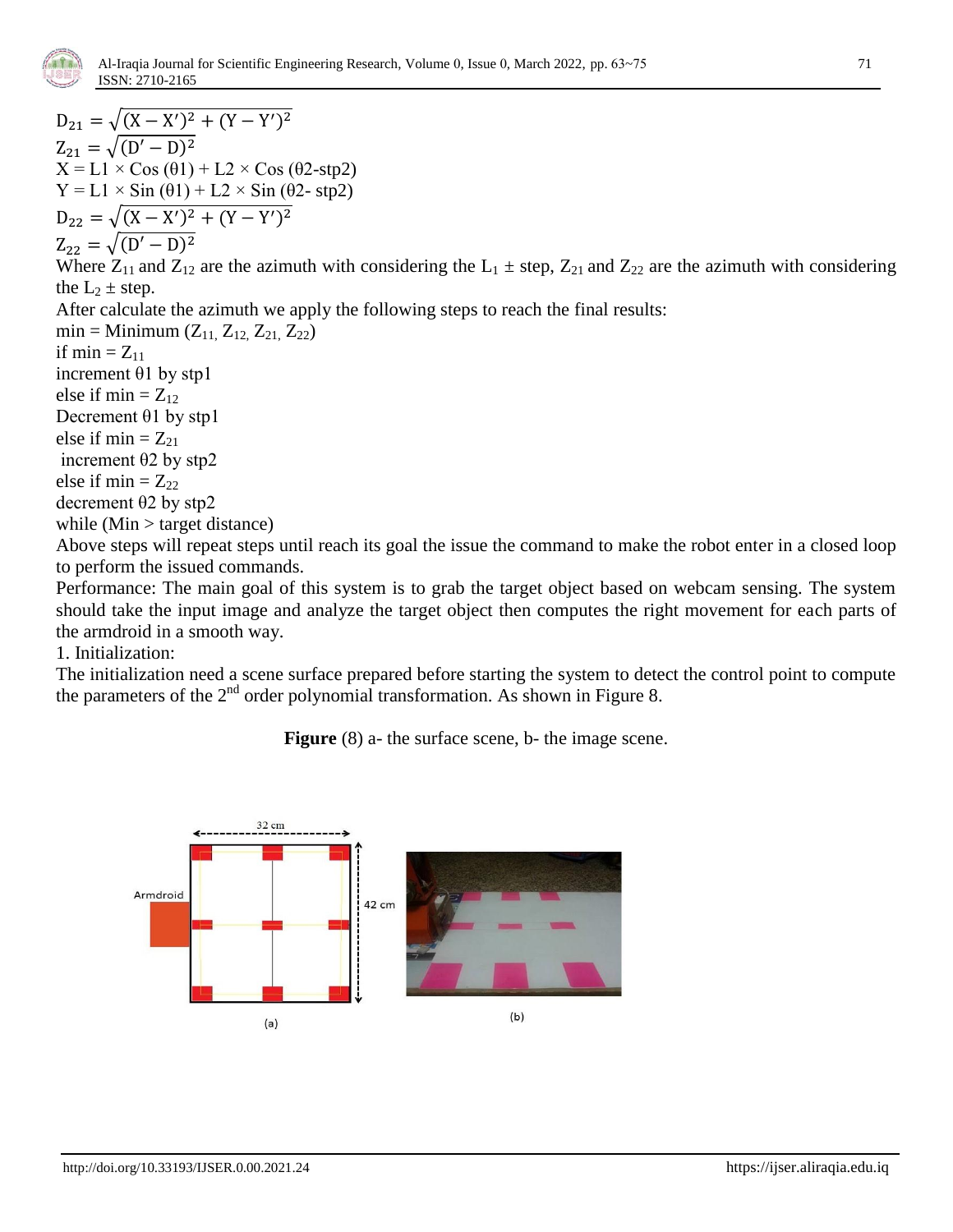

**Figure** 9 **a-** the reference image, **b-** detect the target color of the control point, **c-** the control points after







 $\sf b$ 



removing the noise color

| Table 2 the coordinates of control points and image points based on Figure 9. |  |  |  |
|-------------------------------------------------------------------------------|--|--|--|
|                                                                               |  |  |  |

|                                                                                |                                                    |         | $\mathbf{\sigma}$ | o       |  |  |
|--------------------------------------------------------------------------------|----------------------------------------------------|---------|-------------------|---------|--|--|
| Points no.                                                                     | X pixel                                            | Y pixel | X world           | Y world |  |  |
|                                                                                | 191                                                | 139     |                   |         |  |  |
|                                                                                | 311                                                | 138     | 16                |         |  |  |
|                                                                                | 245                                                | 139     | 32                |         |  |  |
|                                                                                | 160                                                | 243     |                   | 21      |  |  |
|                                                                                | 310                                                | 244     | 16                | 21      |  |  |
|                                                                                | 468                                                | 245     | 32                | 21      |  |  |
|                                                                                | 105                                                | 420     |                   | 42      |  |  |
|                                                                                | 311                                                | 419     | 16                | 42      |  |  |
|                                                                                | 530                                                | 418     | 32                | 42      |  |  |
| Table 3 The coefficient Coordinates based on the points that shown in Table 2. |                                                    |         |                   |         |  |  |
|                                                                                | المتاريخ المستحدث والمتحدث المتحدث المتحدث المتحدث |         |                   |         |  |  |

| Points no. | Coefficient X Coordinate | Coefficient Y Coordinate |
|------------|--------------------------|--------------------------|
|            | -33.153866132064         | -36.9570059406925        |
|            | 0.165200726479013        | -0.000481364505643916    |
|            | 0.0549760690886475       | 0.30669109766771         |
|            | -1.06370815881277E-05    | -1.20257600481543E-06    |
|            | 1.10391346697095E-05     | -0.000283052608054303    |
|            | -0.000201066475300002    | 3.4396504804095E-06      |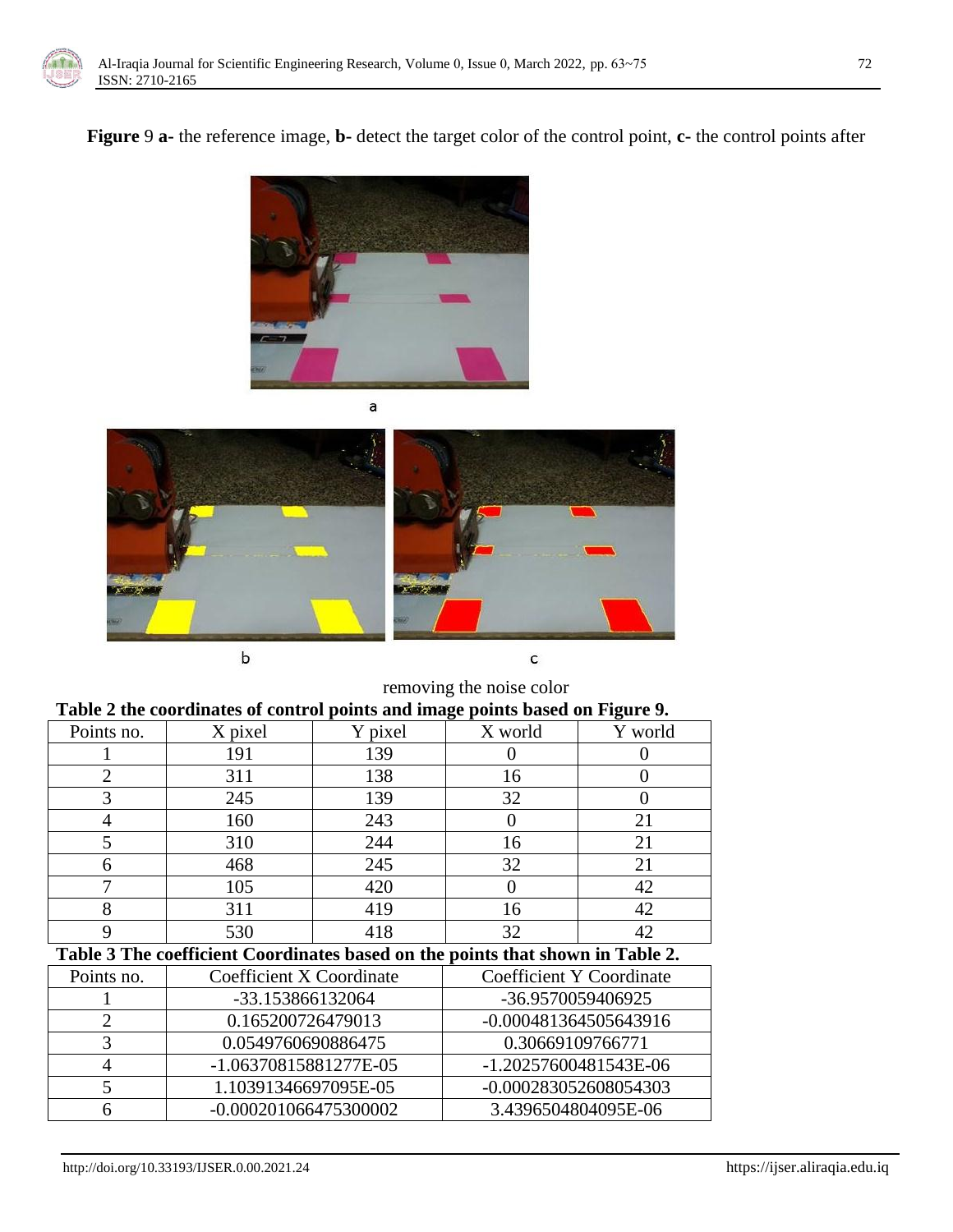

### **Table 4 error accuracy of the transformation from image points to the real world points in centimeter.**

| Points no. | Error X Coordinate | Error Y Coordinate |
|------------|--------------------|--------------------|
|            | 0.52               | 0.15               |
|            | 0.36               | $-0.14$            |
|            | $-0.8$             | $-0.01$            |
|            | $-0.8$             | $-0.11$            |
|            | $-0.1$             | 0.01               |
|            | 0.9                | 0.09               |
|            | 0.24               | 0.01               |
|            | $-0.03$            | 0.03               |
|            | $-0.22$            | $-0.04$            |



**Figure** 10 **a-** the target location in real world, **b-** the target location in image.

| Table II The final result of the target. |         |         |         |          |       |  |  |
|------------------------------------------|---------|---------|---------|----------|-------|--|--|
| X pixel                                  | Y pixel | X world | Y world | distance | Angle |  |  |
| 260                                      | 305     | 0.9     | 30.3    | 15cm     | ے د   |  |  |

## **Table 11 The final result of the target.**

After calculate the distance and angle for the horizon of the target object. The next step is calculating the desired angle for each joint to compute the required steps for each link. The following Figure 11 is the demonstration of the Armdroid movement.



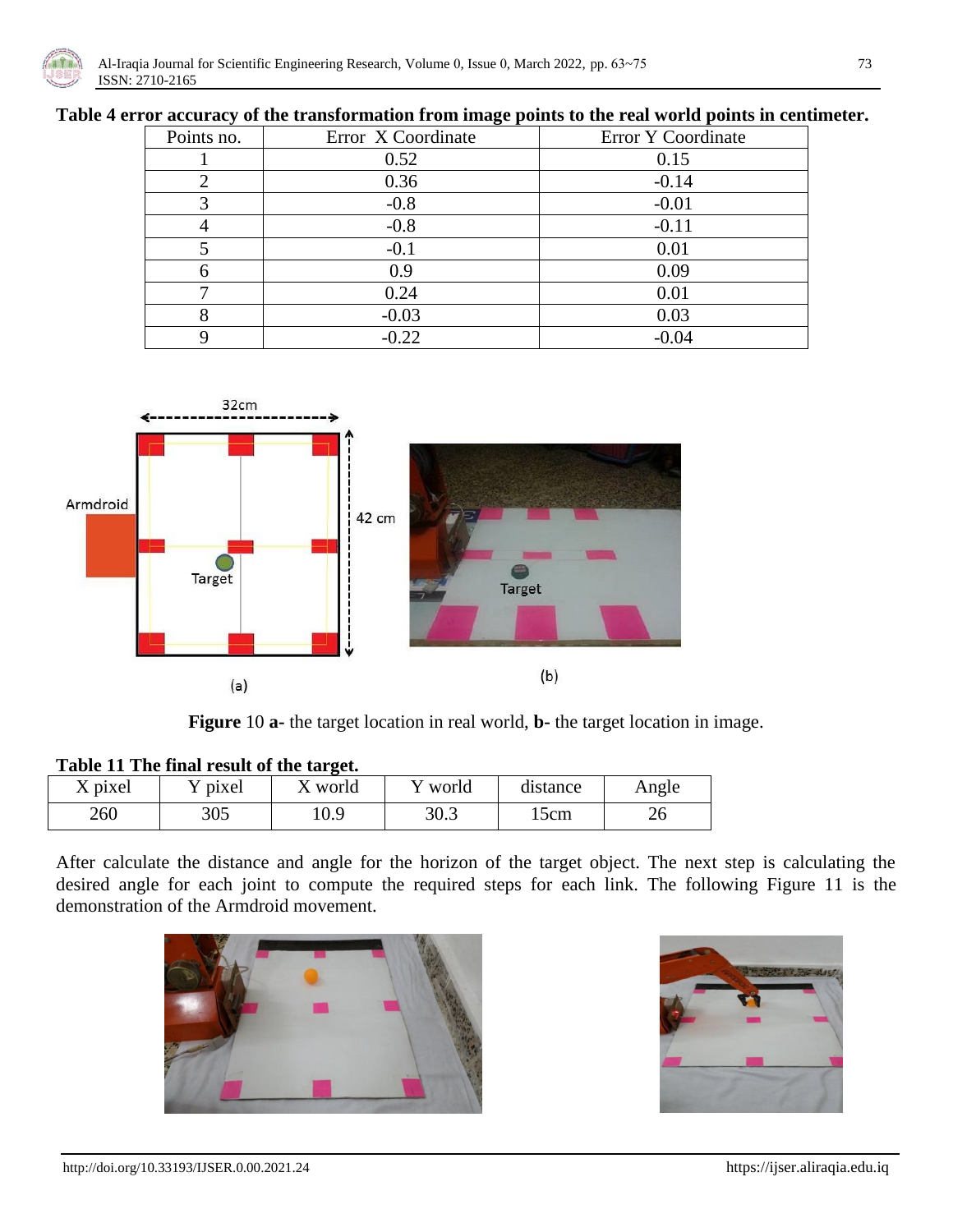



**Figure** 11 Demonstration of Armdroid movement



**Figure** 12 **a-** the simulation shows the predicted move of the Armdroid. **B-** shows each step of the Armdoid in action (real-time).

## **3. Conclusion**

In this paper, the design and implementation of an imitative robotic arm control system has all been presented in one program. Though the system works surprisingly well, yet nothing is perfect. The system detects target position, without the need of model training before using the system. The transformation of the target position can be approached from image to real world coordinates. Such a transformation helps achieve a high precision and recall rate with a blank background. It further shows acceptable robustness under the change of cluttered backgrounds and target-to-camera distances. The picking task based on the method used shows a smooth movement of the Armdroid to reach the target position wherever it is. Speaking about its enhancements, it can best be achieved by extending controlling the number of 3 to 5 joints together. Though the implementing solutions are endless, the basic idea involves using one or more cameras to detect the target position and dimension, in addition to knowing it using "blind" calculations. There are plenty of research opportunities for